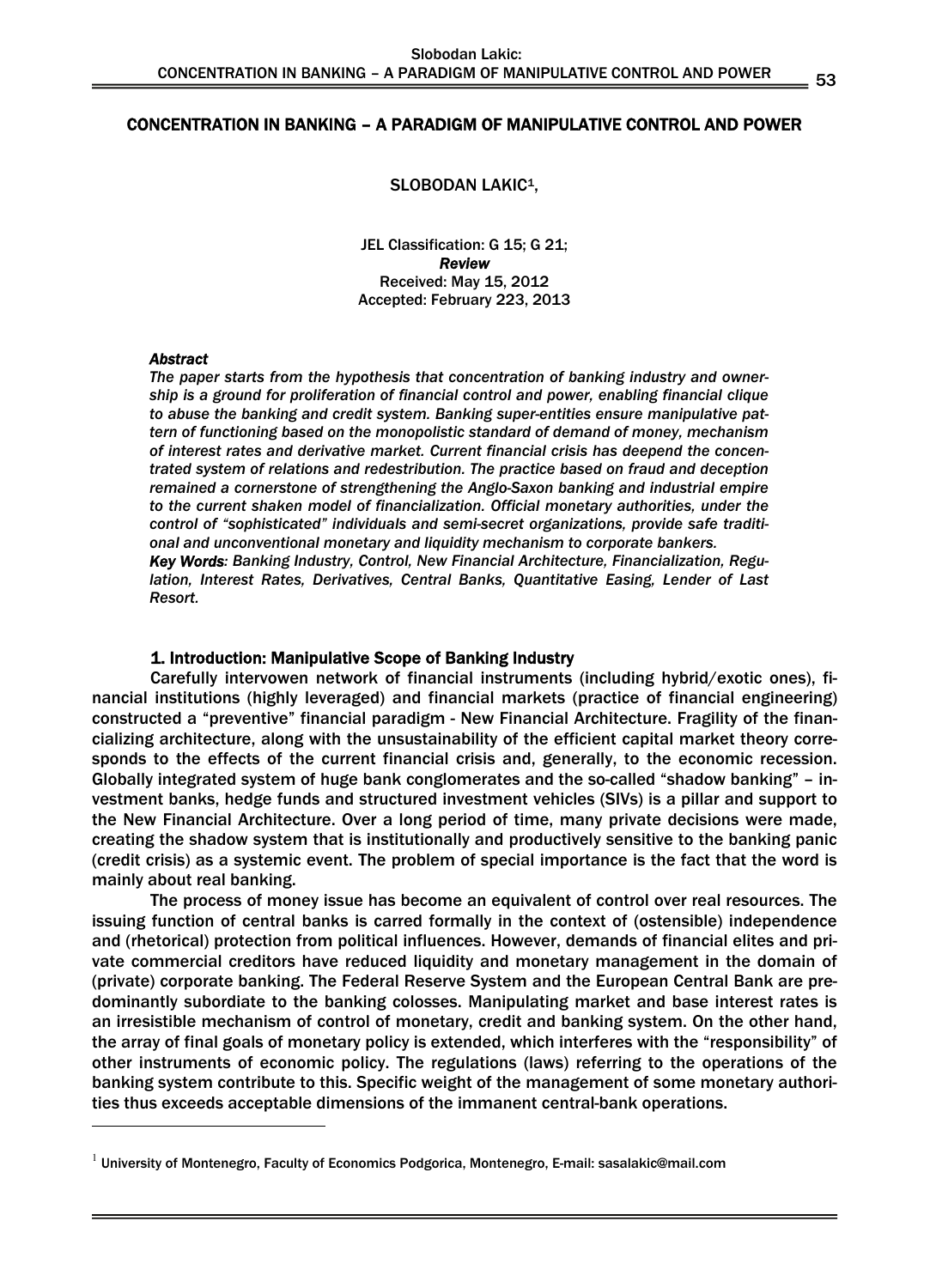A recently published study (Swiss Federal Institute of Technology), which includes 43,000 transnational corporations, shows that a very small group of extremely huge banks and gigantic predatory corporations dominatne the whole global economic system. The so-called entity, consisting mainly of financial institutions, is made of 25 banks and corporations, including Barclays, JP Morgan Chase & Co, UBS AG, Deutsche Bank AG, Credit Suisse Group, Goldman Sachs Group Inc, Morgan Stanley, Societe Generale, Bank of America Corporation. The fact is that the Federal Reserves are dominated by Wall Street banks, i.e. the follwogin families: the Rockefellers, the Rothschilds, the Warburgs, the Lazards, the Schiffs and European royal families. World central banks, as private corporations, own and control the Bank for International Settlements, which is in the core of the global financial system. Big banks are labelled as "black boxes", but not because of deregulation but because of non-transparency.

# 2. Manipulating money supply and mechanism of market interest rates

 Problems in the interbank lending market are evident through conduct of Libor - benchmark rates for interbank lending. The banks that participate in "fixing" Libor rate do not have the obligation to lend at these rates. Since there are no data on the amounts of interbank lending, there is no way to know whether the lendings were approved at these rates. It is claimed that the market of commercial paper provided data on prices and quanitities too. Due to the banking crisis of liquidity in 2007, banks refrained from interbank lending, so Libor grew independently of Fed funds rates. By reducing Libor, FED tried to enable banks to start again to lend each other, but without success. Actually, Lobor cannot return to its usually appropriate relation with interest rates on reserves until financial markets are stabilized.

 Former chair of the Federal Reserves A. Greenspan has been accused for the housing bubble and the forthcoming financial crisis. It has been claimed that the "easy" (expansionary) monetary policy has caused or significantly contributed to the current economic difficulties. Still, according to one view (D. Henderson, G. Hummer, 2008), a proper analysis would show that Greenspan's policy was far from perfect and that it was actually "tight" (contractionary). The error arises from inadequately clear or argumented (accurate) explanation of the role of interest rates in carrying out monetary policy in the USA. When it comes to monetary policy in terms of the current crisis, the basic reasoning is that low interest rates pointed to the expansive monetary policy. This has led to the classical mistake of using interest rates in evaluating monetary policy.

The mentioned criticisms of A. Greenspam are founded in the excessively expansive monetary policy. Namely, after the recession at the beginning of the decade, which caused an "expansive" direction, low interest rates have created room for the overall increase of prices, i.e. the area where the crisis of housing industry is turning into a financial crisis. The wrong approach refers to the existing inconsistency in the evaluation of the monetary policy: low interetst rates produce expansive monetary policy. The significance of the Federal Reserves is exaggerated, while the relation of supply and demand, which should actually determine interest rates, is totally neglected. Also, changes of the discount rate have often been a consequence of adapting to the changes arising from market interest rates (on interbank markets). Despite partial possibility of increasing or decreasing interest rates of central banks, financial system has significantly reduced the influence of Federal Reserves' rates.

Recent history still shows that FED "control" can be mainly labelled as illusion. Lowering of the discount rate has been seen as an indicator of the FED decision to "pump in liquidity" into the system. Actually, FED followed market trends and did not "decide" which level of interest rates it wanted. Whenever treasury bills changed, what followed was the immediate reaction of the "target rate" for federal funds. After market rates started to decline in October 2000, then rose in June 2003, followed by another decline in February 2007, FED reacted each time. In addition the drop of interest rates almost never happend on the bullish market. It seems that it was not FED but the market that made decisions on the level and time, which means brokers and/or manipulators. Interest rates consistently declined during the three biggest bear markets in history: 1929-32 inDow, 1990-03 in Nikkei and 2000-02 in Nasdaq.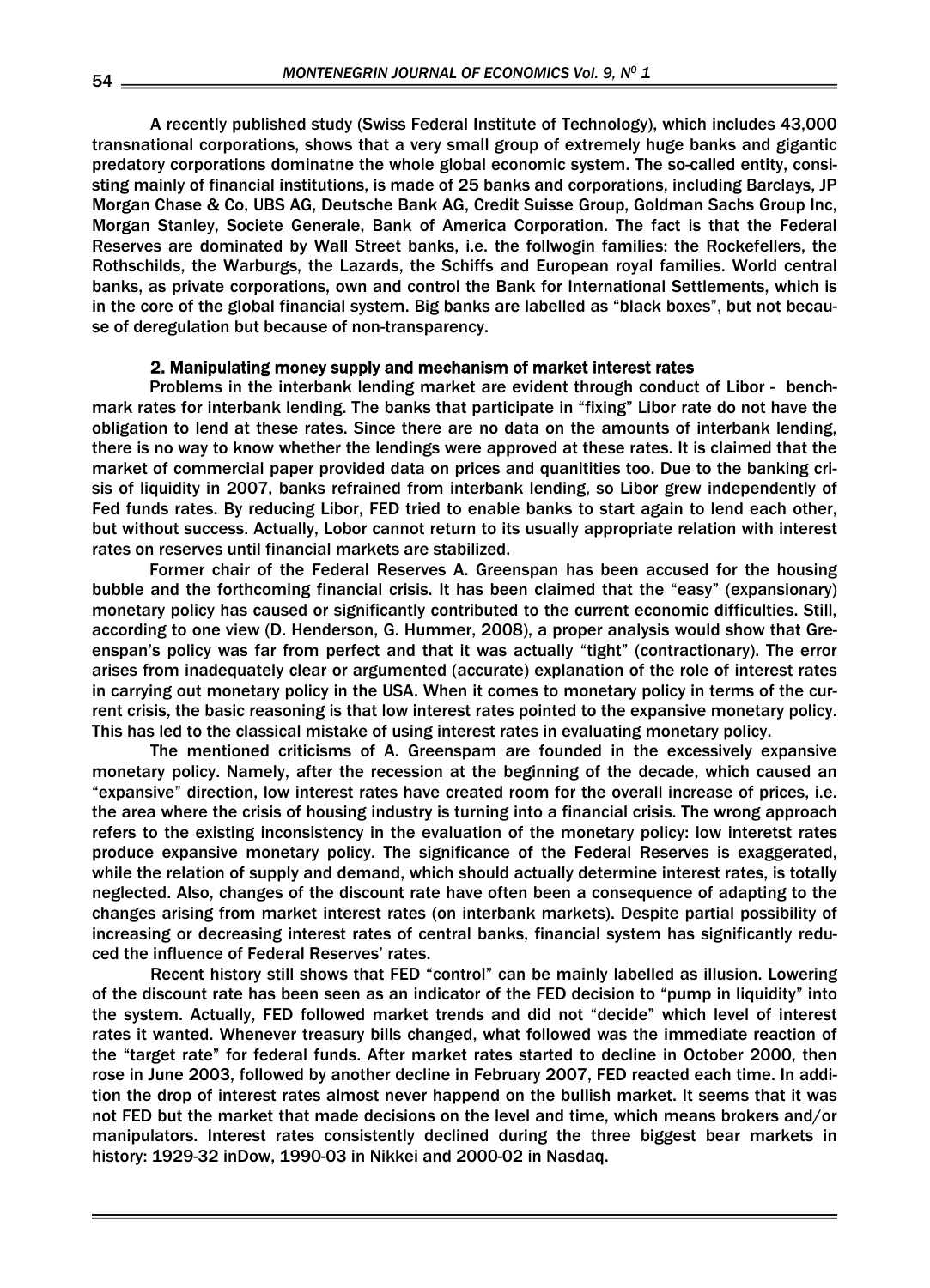For example, the Bank of Japan constantly adapted its target rate with the goal to maintain the direction in accordance with the decline or rise on the bonds market. Target rates closely followed the market, and the same principle refers to banks such as FED. The following diagram shows a link between tha target rate of the Federal Reserves and the effective 90-day Treasury Bill Yield, in the period 1995-2009. FED's decision on raising or reducing the rates was determined by the market changes.



Figure 1: The FED Follows the Marcket - weekly closes

 In mid September 2012. the Federal Reserves announced a third round of purchasing assets in the amount higher than in 2008. The two previous quantitative easings were not successful. This time no limit was set for the final amount of purchase or duration of the programme. The third round was opened and it included collateral for montly purchase of 40 billion dollars of mortgage-backed securities. The general goal was the alledged enhancement of inflation in order to avoid deflation. Specific aims were not set and the plan contained continuation of targeting "until economic conditions are improved". The argument for QE2 is "psychological value" – psychological rise of investors. Apart from weak purchase of houses, the problem is also the level of interest rates, which makes the companies undecisive for investments and hiring due to uncertaintly of future prospects. When FED stops issuing the mentioned amount on the bonds market, artificial manipulation with interest rates or interest in investing into bonds will stop. If the central bank sells assets, which implies transaction money, money supply will be lower.

 Bankers from Wall Street are especially interested in quanitative easing, just because of the growth of prices of financial assets such as stocks and commodities. There may be more reasons to save banks because banking industry is not on a "satisfactory level". New amounts of money recover their balance sheets and improve the ratio capital/assets. Leading bankers expect FED not to increase the interest rate at the federal funds market till 2016. The word is about the rate which is a benchmark for many consumer and business loans, at the level of somewhat more than 0% since December 2008. Indexes (e.g. Dow) have shown the highest levels since December 2007, despite poor economic performances. Inflation of assets could be quickly transformed into consumer inflation. Prospects for enormous growth of prices of oil and gold are certain. Let us mention that the European Central Bank and the Bank of Japan also use significant issuing ehnancements. This is specifically luquidity management, not the monetary one. It is certain that the monetary policy cannot easily eliminate global credit bubble. Some theoreticians suggest deflation breakdown as a solution.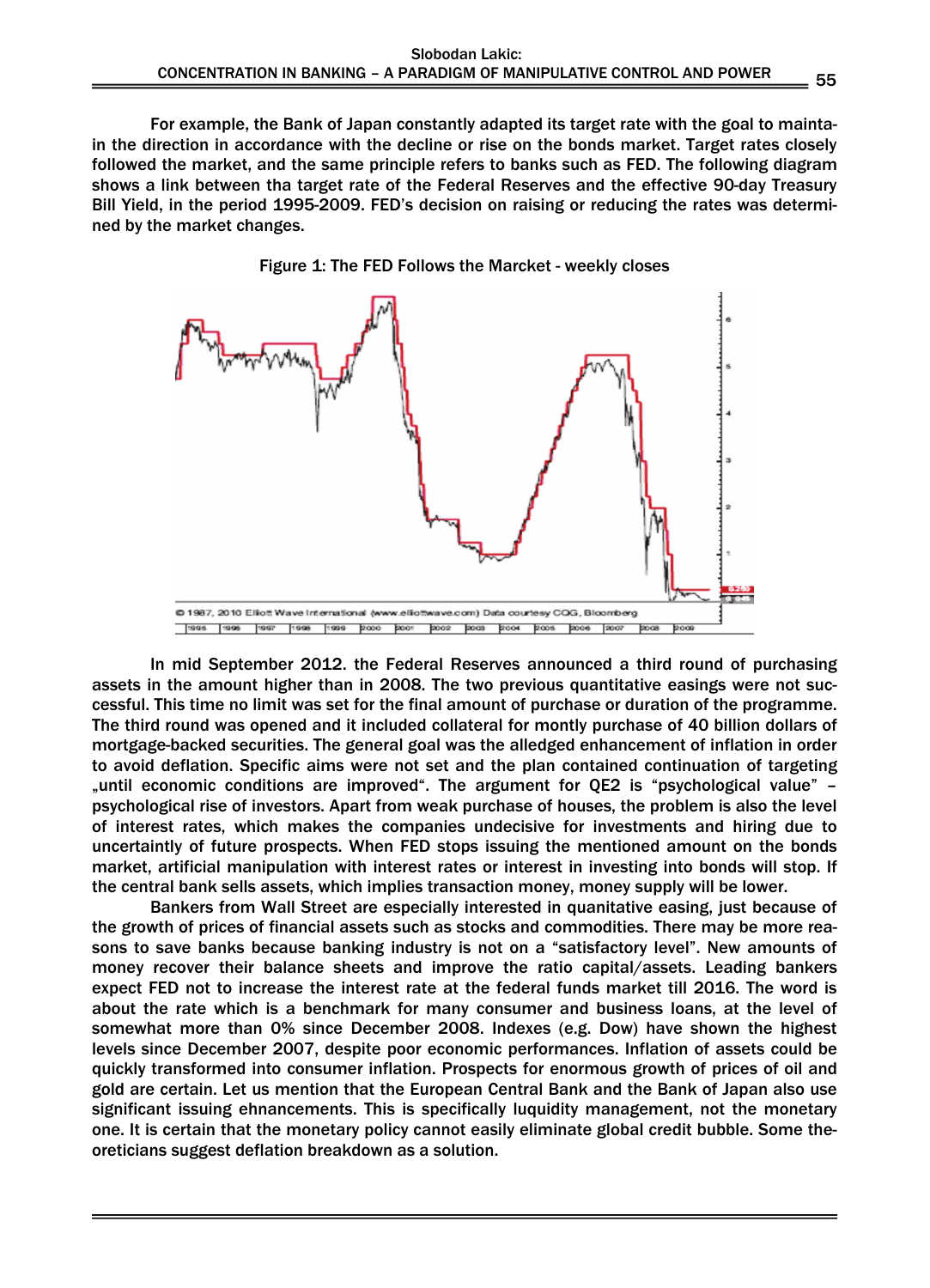The first two easings (QE1 and (QE2) represented banks bailout by permanent manipulation with the money supply. Huge amounts of purchased securities had as an alledged goal an increase of liquidity and preventing the growth of interest rates. Banks bailout was carried out through inflation policy, along with maintaining the monetary system the way it still exits. Cetranl bankers in the USA and Europe plan to use inflation for cleaning their bad debts. The forthcoming inflation could enable spreading of net interest margin of banks, which determines generation of cash flow and profit. Since FED and the European Central Bank fixed short-term interest rates close to zero, while long-term interest rates grow due to inflation, profitability of banks would significantly increase. Due to growth of asset prices and increase of margin, prices of shares of many banks could double in the next year. Obviously, creating inflation by the central bank would be in the interest of speculators and Wall Street, in terms of increasing wealth through the socalled carry trade, i.e. leveraged buy-outs and the mentioned margins.

 Owing to controversial quantitative easings, mortgage-backed securities are bought from pre-defined financial institutions. If banks and financial institutions used the money to make loans, a short-term positive influence on economy would be achieved. Pumping money through the QE3 mechanism will be largely directed to shares and other investments, which means it will lead to an increase of their exchange value. Two previous rounds of quantitative easings had "positive effects" for financial markets, but also for further increase of inequality of income and weakening of loan quality. The existing gap of wealth in the USA between the rich and the poor will be even bigger, because the rich become even richer owing to quantitative easings – regressive redestribution programme. One consequence is probable growth of commodities prices, which was the case with QE1 and QE1 too, without significant increase of employment. The influence of weakening the status of dollar, world's reserve currency, cannot be avoided on a longterm basis.

 The current process of interest rates determination is very simple, and the calculation is in fact carried out in London (Dockland) through the process which is highly routine. Every working day after 11, traders of the leading banks send, in an electronic form or by phone, their evaluation of interest rates according to which their banks would loan money. A simple computer programme elminates the lowest and the highest quarter of evaluations; it calculates the average of the remainig data, which results in Libor for that day. Calcualtion is repeated for each of the ten currencies and 15 loan durations (from the overnight to the twelve-month one). Therefore, 150 Libor rates are published daily: overnight sterling Libor, weekly euro Libor, monthly yen Libor, three-month USD Libor etc. Basically, the proces is very important because 360 trillion dollas of assets worldwide have been indexed in Libor. According to individual data, Libor is used for evaluation of financial instruments valued 800 trillion dollars. Most of these assets are consumer debt instruments such as mortgage loans, car loans or credit cards.

 Libor and prime rate are the two most important indicators for mortgage loans with adjustable rate mortgages. Until 2008, almost 60% of prime mortgage loans with adjustable interest rate and 100% subprime loans were indexed in Libor. Libor growth leads to the growth of prices paid by consumers to get, for example, a mortgage loan. Recent manipulation of the Barklays bank referred to Libor, by unjustified and immoderate level: for example, the reported 5.45% instead of 5.30%. In the period 2005 – 2007, the bank changed the rates that it allegedly reported to the British Banking Assocation (BBA) and Thompson Reuters, in order to increase the margins for internal trade, i.e. to get the advantage of trade positions. That means that it could bet, for example, that Libor rate would grow, and then report on artificially high rates that artificially increase Libor averages in turn. The bets would be more profitable and investors would be put out of business on the other hand. Mortgages rates would be pushed somewhat higher, although the risk of consumers loans did not change at all.

 At the end of 2008, Barclays lowered the rates that were reported for Libor average in order to make the bank finances look more stable than they really were. The goal is media perception of the bank's sound financial standing, while assets are illegal, manipulative activities with interest rates levels. Sometime the rate was too low for real market price, but sometimes it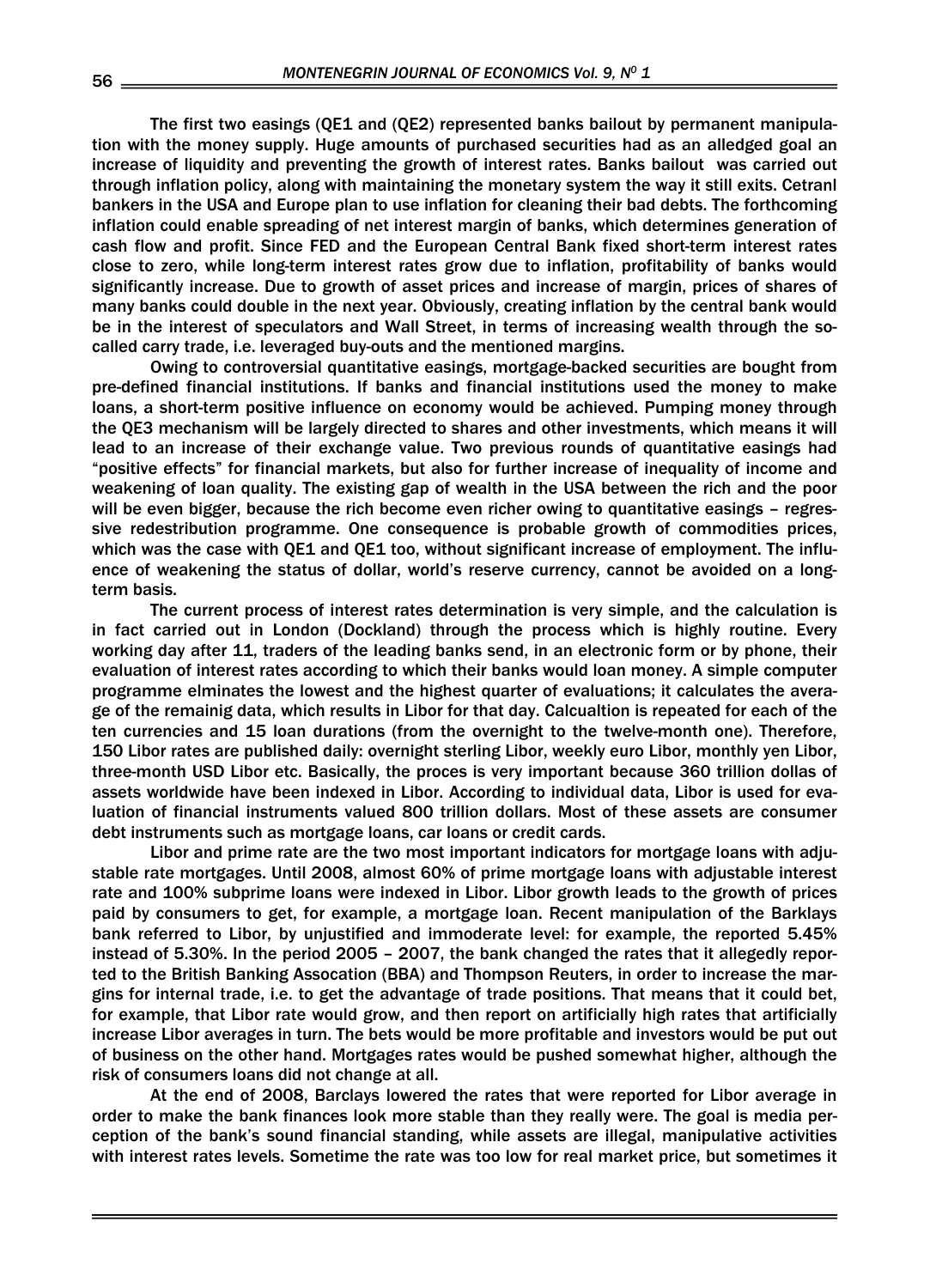was too high. False image of stability was suppose to prevent market panic and prevent calls for additional regulation or even nationalization, which became certain when the financial crisis reached its peak. Management showed USD Libor artificially low, consumer got cheaper loans, and the probability of state intervention towards banks was reduced. Barclays also had a cheating role in monitoring Euribor interbank crucial interest rates, in order to cover up the scope of its bad debts. It seem there were adequate reasons to include some leading American banks in criminal investigations based on the global scandal regarding fixing interest rates. Potential cases of global fraud include Citigroup, JP Morgan Chase, UBS, Royal Bank of Scotland, Deutsche Bank i HSBC.

 Twenty main banks systematically fixed global interest rates for years, which was the biggest financial scandal in history. Repulation of the London City, as the leading centre of international finances, should be degraded due to the scandal related to the culture of fraud and manipulation, as well as successful efforts to manipulate interest benchmarks. Still, similar scandals of fixing prices on Wall Street may point to something totally different. The case of Libor points to rogue trading of cartels ranging from simple mortgages to interest rates derivatives. It also points implicitly to the tacit agreement or even support of the Bank of England, or tacit approval of regulators. It has been already known that the date should be cross-checked whenever possible. Also, it is clear that Libor and Euribor should be set based on the current, not estimated costs of borrowing. The trust in global financial markets will not significantly drop since markets are not free. Central banks do not undertake anything to stop the trend that big bank manipulators become even bigger; actually, they encourage these trends.

# 3. Corporate manipulative derivative mechanism – an enhancement to crisis

The seventies are characterised by an increased exposure to risk of the interest rate and the currency risk. The risky character of the economic environment arose from hight inflation rates, variable interest rates and flexible exchange rates. The breakdown of the world monetary system, based on the final decision of the USA, or redirecting financial flows from the periphery to the centre (USA), owing to the imposed superiority of American banks, set a challenge for the financial system – exponential profit opportunities for corporate banks and realistic catastrophic scenarios for financial and economic world community. Derivatives are fixed as a hedging investment strategy, along with transformation towards a strategic speculative pattern, starting from the profitability of controlled trade. Big banks feel free with exposure to excessive risks. The report of Bunsesbank from 1993 warned of the possibility of causing chain reaction and endagering the overall financial system due to the trade in derivative instruments. Derivatives almost caused a collape of the insurance gigant AIG in 2008.

 In the previous decades, Wall Street banks took over complete control over derivative trade, one of the most profitable and controversial areas of finances. JP Morgan Chase, Goldman Sachs, Morgan Stanley, Bank of America and Citigroup (possibly four more) meet every month (Midtown Manhattan) in order to protect their interests or coordinate their domination on most derivative markets. With derivative exposure of more than 53 trillion dollars, Goldman Sachs is in the middle of the derivative bubble, which threatens to turn the whole global financial system into chaos. Glodman Sachs was in the middle of the financial crisis in 2008 which brought the overall global economy in a pretty deep recession. This corporate gigant is one of the banks that are too big to fail, with a tendency of further growth. The biggest USA bank, JP Morgan" is a "grand-grand" bank of "so important" banks; it has the highest exposure to derivatives in the world (78,1 trillion dollars), with recently published unworrying losses of over 2 billion dollars from derivative trade.

 The secrecy that surrounds derivative trade is the crucial factor that enables banks to gain huge profits. Wall Street banks get tens of billions of dollars annually on the derivative market, while the concentrated financial community tries to keep up the trend. World derivative markets are beginning to show certain trends of cracking, which may become a huge break. In case of complete burst of the bubble, it is impossible to make a correction. It is enough to remind that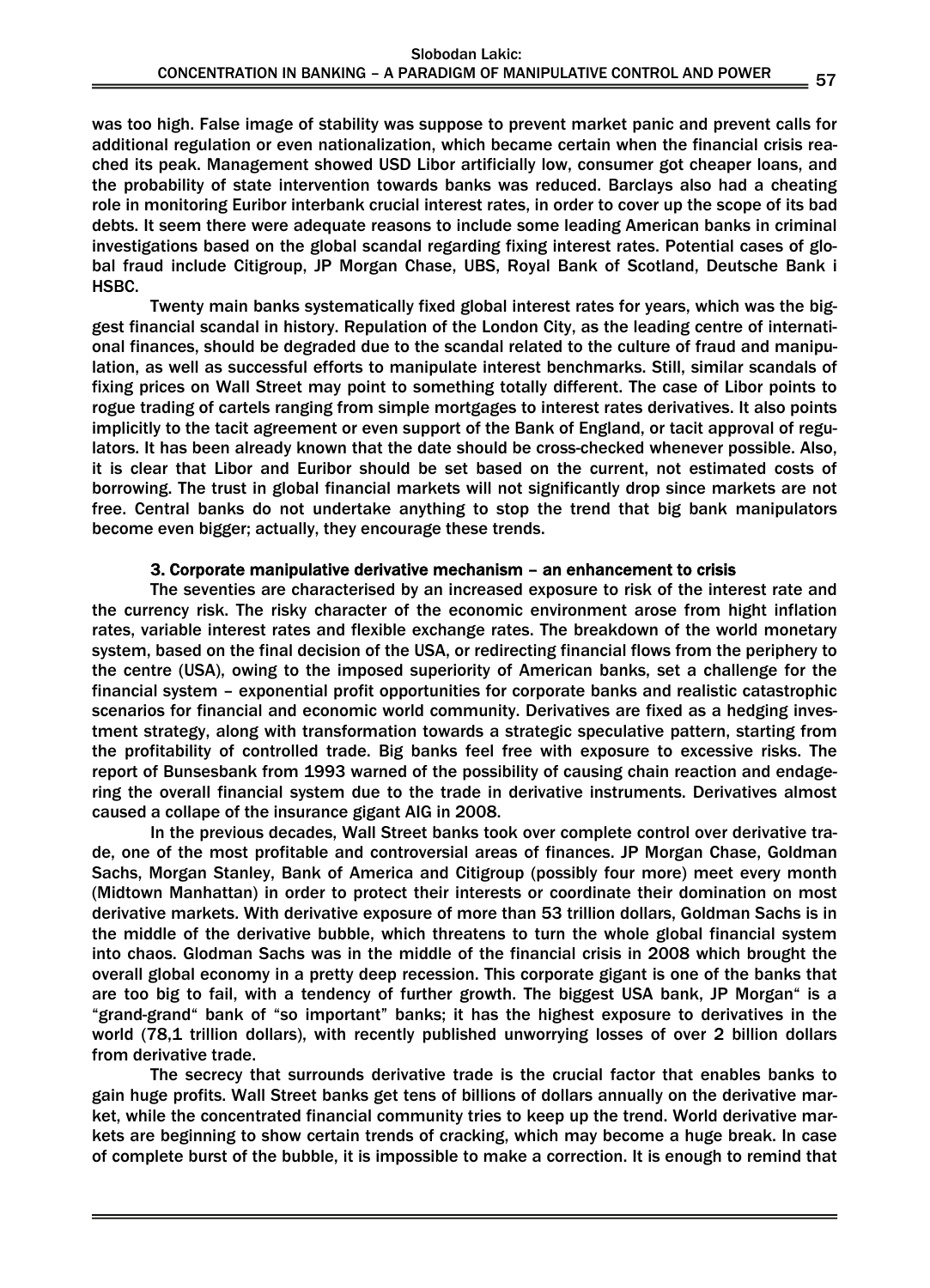9 biggest banks in the USA have estimated total exposure to derivatives in the amounts of several hundred trillion of dollars. Moody recently lowered credit ratings of 15 leading global bank, whereby most are allegedly required to ensure three billion dollars of additional collateral for derivatibe exposures. For example, in case Cirigroup, additional liquidity and ensuring funds (derivative triggers, exchange margin requirements) would amount to 500 million, and in case of Morgan Stanley 6,8 billion collateral requirement. In case of the Royal Bank of Scotland the estimated collateral is 9 billion pounds, mainly for swaps exposure.

 Complete world GDP is 65 trillion dollars. The estimates of notional value of the world derivative markets start from 600 trillion dollars to 1.5 quadrillion dollars. The derivative itself does not have the underlying value. The total market capitalization of stocks on the planet is probably about 36 trillion dollars, and for bonds it is 72 trillion dollars. That is why it is unacceptable to take the definition of a derivatie (Investopedia) as a security whose price depends or is derived from one or more underlying assets (stocks, bonds, commodities, currencies, interest rates, market indexes), as well as the fact that its value is determined by fluctuation of the underlying assets. International banks – financial oligarchy dominate the officially unregulated derivative system almost completely. Gigantic financial casino could destroy the overall global financial system by facing the derivatives crisis. Logically, since the derivatie is actually a highly leveraged bet without control in the financial system, it brings enormous money to the banks on the Wall Street, in the City, Frankfurt and other money centres.

 Compared to stocks and bonds, derivative is not an investment into anything realistic but a legal bet on the future value or performance of something different. Nobody actually knows the total value of all derivaties, which may be 1.5 quadrillion dollars. Let us mention that the global GDP is 70 trillion dollars per year. Derivative agreements drastically exceeed the total assets of banks. For example. Goldman Sachs agreeements are 362 times higher than the assets. The rise of derivatives went in accordance with the "globalized processes". There was even a general opinion that the market of credit derivatives is a brilliant approach to managinng credit risk. Former president of the Federal Reserves D. Mullins once defined derivatives as one of the most dramatic stories in the modern economic history. Taking credit riks through a credit default swap (CDS) is seen continuously as a potential cause of implosion on the financial market.

#### 4. Lender of last resort as a manipulative protector of corporatism

 Classic "Lombard Street" by W. Begehot (1873) was considered a perfect report on the responsibility of lender of last resort. The essence is in lending liquid sources based on collateral, to financial institutions that have an eligible quality of assets (that they are solvent), but face short term difficulties of funding. Central banks, such as the Federal Reserves, have apparently overcome the concept "too big to fail", putting themselves again in the function of Wall Street bankers. The same goes for the IMF as a potential international lender of last resort. The official pattern has been accepted theoretically and practically – central bank as a lender of last resort has an obligation to tackle with the consequences, if it "did not manage to prevent the crisis".

 Maintaining the record low level of short-term interest rates on a decade level before the current crisis, by the Federal Reserves, shows that the financial system of the USA has imposed a moral hazard to the overall economy. Moral hazard was not only an unpleasant side effect of panic. An encouragement was given to the Wall Street to create risky loan products – subprime and interest ones – which seems to have been created to fail. Lowering FED's interest rates, which was supposed to save the financial system, unscrupulous banks found the reason not to consider themselves responsible for their stocks. The strategy that would "support health" of the banking system and "launch" crediting, i.e. recapitalization plan, had the following effects: "tsunami" of mergers owing to which the biggest banks used the money of tax payers to become even bigger, removing smaller and weaker banks from the market; as well as reduction of competition that would be of use to consumers and enabling "explosion" of bank fees.

 During this financial crisis, several hundred small and middle-size banks failed in the USA. Disappearance of several bigger banks has produced higher concentration in the banking indu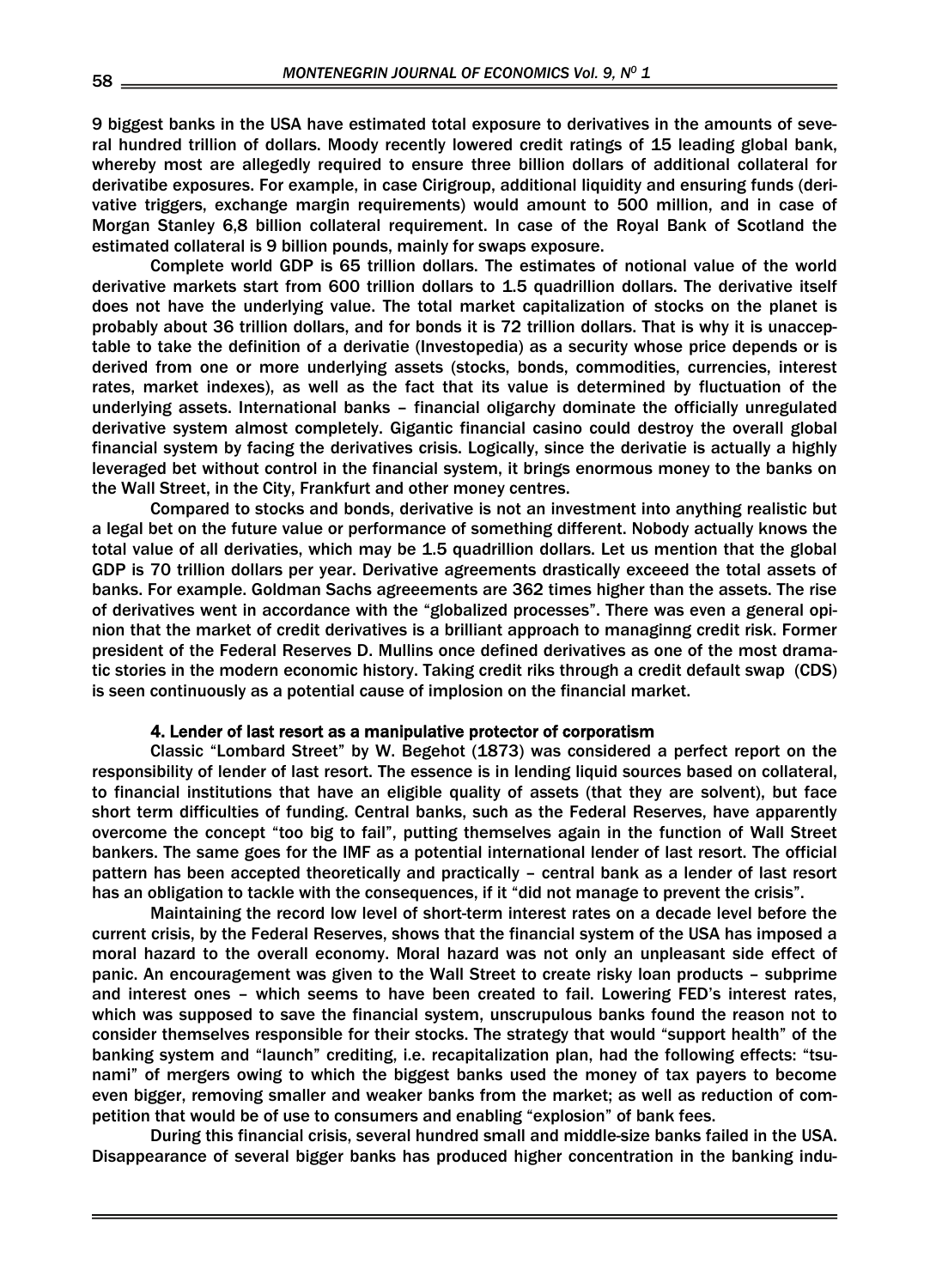stry compared to the period before crisis. The following biggest banks in the early period of propulsion of crisis (until September 19) officially got funds from the TARP Program: Bank of America and Citigroup 45 billion dollars each, JP Morgan Chase and Wells Fargo 25 billion dollars each, while Goldman Sachs and Morgan Stanley got 10 billion each. Like Citigroup, the Bank of America is a double winner of the TARP funds. It acquired two financial corporations: Merrill Lynch and Countrywide Financial Group which borrowed billions from the Central Bank. The implicit assistance of tax payers benefited the biggest, best linked banks, getting an economic stimulus to grow even more in order to reach the status "too big to fail". Being saved by the state was an award for corporations that primarily caused the crisis and which were actually failing according to real market standards.

 Through frenzic participation in the speculative and manipulative environment with the debt blown by the bubble, corporations such as Bank of America, AIG, Freddie Mac or Citigroup gave a decisive contribution to the current confusion in the USA. It was obvious that the arguments on the efficiency of big banks were untenable. The crisis of solvency, which exploded with the failure of Lehman Brothers, became a reality. It was easy to recognize that an increase of the number of banks did not reduce the total amount of capital in the financial system. Starting from the position that size brings power for the purpose of paying lobbyists, legislations and possible changes of regulation, FED strongly favoured big banks from the Wall Street, enabling them further massive growth and huge power. The concept "too big to fail" was operationally rephrased into "the bigger, the better".

In 1970, five biggest banks held 17% of the total assets of the banking industry in the USA, while now 6 biggest banks in the USA own half of the assets. This refers to "super six": JP Morgan, Bank of America, Citigroup, Wells Fargo, Goldman Sachs Group and Morgan Stanley, which in September 2011 increased their hodlings by 39% (to 9.5 trillion dollars) compared to 2006. The fact that some non-bank companies, such as AIG, are important because of their links within the global financial system with the banks such as Goldman Schs, points again to the need to enable the best possible functioning to this bank. In secrecy and without public debate (voting in the Congress), FED decided which institutions were important to be saved.

The biggest bank in the world – the Federal Reserves, during the last financial crisis, secretly carried out the biggest bailout in the world history. The amount that the federal state spent saving big banks (700 billion dollars, TAPR) is significantly lower that the real amount. According to the report on limited auditing of GAO (page 131), accessible to all members of the Congress, FED redistributed 16.1 trillion dollars, practically interest fee, to the banks in the USA and worldwide, in the period between December 1, 2007 and July 21, 2010. That is one of the indicators which show how the system of "free market" functions. To show the amount in question, it is enough to take the data on the USA GDP at the level of 14.58 trillion dollars (2010), while the current national debt of the USA is somewhat above 15 trillion dollars.

| <b>Bank</b>                   | Loans          | Bank                    | Loans          |
|-------------------------------|----------------|-------------------------|----------------|
| Citigroup                     | 2.513 trillion | <b>Credit Suisse</b>    | 262 billion    |
| <b>Morgan Stanley</b>         | 2.041 trillion | <b>Lehman Brothers</b>  | 183 billion    |
| <b>Merrill Lynch</b>          | 1.949 trillion | <b>Bank of Scotland</b> | 181 billion    |
| <b>Bank of America</b>        | 1.344 trillion | <b>BNP Paribas</b>      | 175 billion    |
| <b>Barclays PLC</b>           | 868 billion    | <b>Wells Fargo</b>      | 159 billion    |
| <b>Bear Sterns</b>            | 853 billion    | Dexia                   | 159 billion    |
| <b>Goldman Sachs</b>          | 814 billion    | Wachovia                | 142 billion    |
| <b>Royal Bank of Scotland</b> | 541 billion    | <b>Dresdner Bank</b>    | 135 billion    |
| JP Morgan Chase               | 391 billion    | <b>Societe Generale</b> | 124 billion    |
| <b>Deutsche Bank</b>          | 354 billion    | "Ostali zajmoprimaoci"  | 2.639 trillion |
| <b>UBS</b>                    | 287 billion    |                         |                |

Table No 1: Secret loans to banks by the Federal Reserves

Source: Adapted from the GAO Report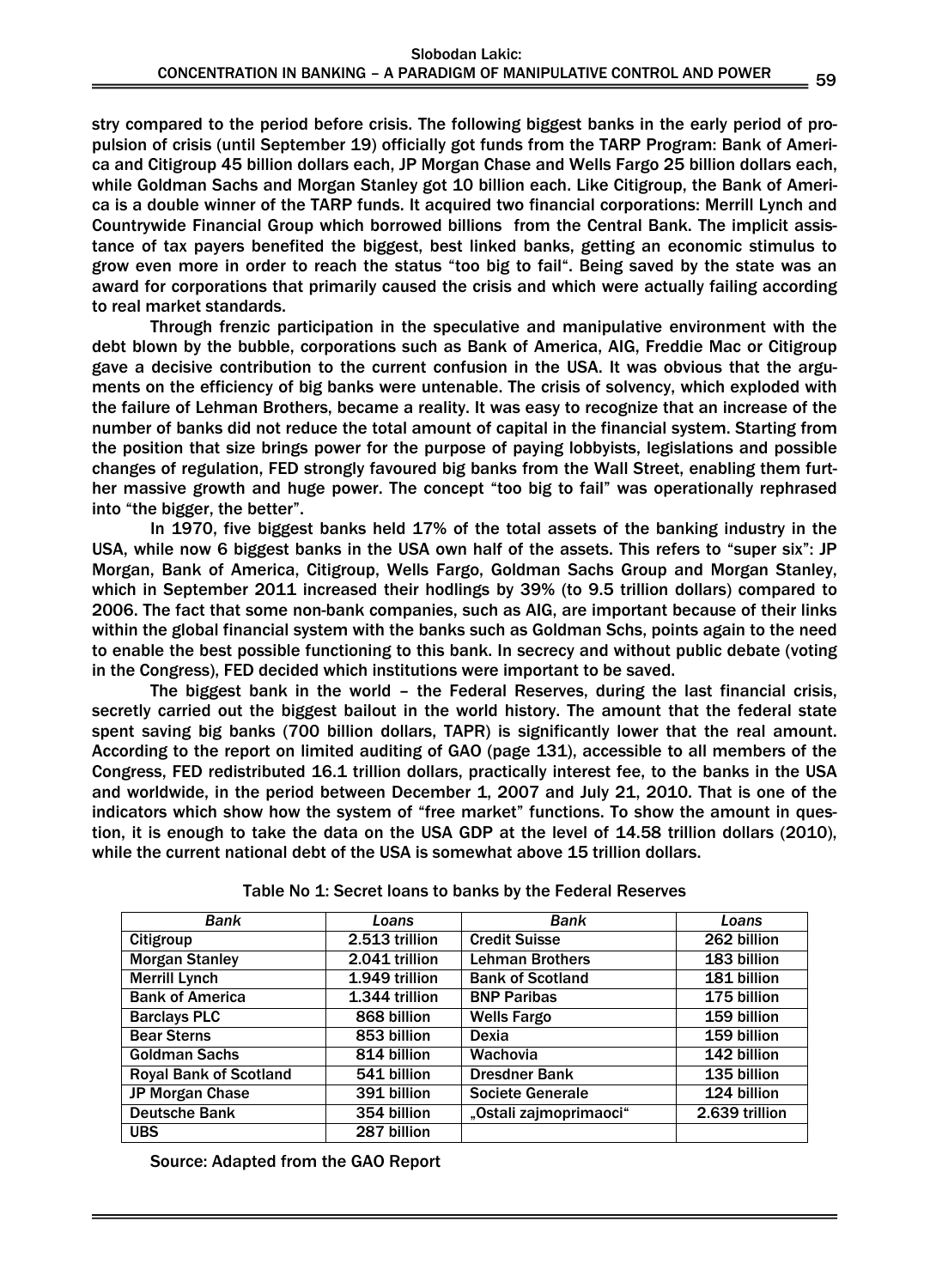According to the repots of GAO auditors, about 3.08 trillion dollars was redistributed to the foreign banks in Europe and Asia. Most bailout loans were approved at the interest rates below market ones, which enabled many financial institution to quckly get huge profits (billions of dollars). For example, on October 20, 2008, the Central Bank of the USA approved 113.3 billion dollars of loan for 28 days through Term Auction Facility, at the rate of 1.1%. That interest rate was lower by a third of 3.8% that banks calculated to each other for one-month loans on that day. Apart from the mentioned amount, FED paid 600 million dollar to banks in order to support the program of emergency lending. Then, according to GAO, FED paid the amazing 659.4 million dollars of "commission" to financial institutions that were the first to cause the financial crisis.

 Federeal Reserves actually pay banks not to approve loans. In accordance with the Emergency Economic Stabilization Act of 2008, Federal Reserves are allowed to pay the interest to excess reserves which the banks from the USA keep with the Central Bank. Since 2008, that amount exceeds 1.5 trillion dollars. This is possible if the Central Bank is not actually a part of the government, i.e. if it is a private institution – private banking cartel, which is a fact in case of FED. Additional problem in operating of FED refers to low interest rates that have a negative impact on economy and the so-called talegraphing to the market on its decision, which gives speculators an advantage over other investors. Keeping overnight lending rates between 0.00% and 0.25%, the banks were in the position to buy riskless USA Treasury bills that bring much more than the cost of funding.

Also, banks can additionally borrow using treasury securitieas as a collateral for overnight and "term" loans. After that, they use the money they borrowed to buy even more treasury securities. Transactions are again carried out in such a way that they enable banks to leverage themselves. Therefore, virtually free money allows banks to fund their trading. Banks or corporations take money that they do not need because it is virtually free – 1% of interest in some cases and one tenth in others. The money is invested into anything that brings interest and that also includes toxic assets in the books of many borrowers which they could not sell because they ensure funding to be kept in books. This is the practice that has been used lately.

The problem is additionally aggravated by publishing FED's intention to keep the interest rates ultra-low in the period of two years. Something similar happens after weekly meetings of FOMC. Skilfull participants on the market know that they can borrow cheaply in order to leverage trading books until FED announces a change of direction. The so-called "Operation Twist" was apparently carried out with the aim to stimulate demand for low interest rates in a longer time period,which has not been done. In accordance with the program of extending maturity (the mentioned operation), FED replaces short-term securities with the long-term ones. Artificially low rates have a negative impact on the markets and economy by creating volatility. Growth of the biggest players on the Wall Street fully depends on the Federal Reserves' policy of cheap money, which they control.

### 5. Concluding remark: destructive consequences of controlled and hidden system

 Hidden financial (banking) system imposes the issue of scope (quantification) of losses, money, liquidity. Dimension of loss should obviously not be seen exclusively at the level of default of financial commitment or writing off (losses of values). It is definitely not possible to understand money and liquidity through standard definitions – narrow or wider aggregates. A new structure of money, as a constituent of new financial order, has been established. A hidden system, which has grown in the last twenty years, is not included in the traditional measure of money (monetary aggregates). Measuring money, inflation and unemployment has been largely distorted so that the presented aggregates (state statistics) are often useless and usually wrong.

 Despite the rooted opinion, banks are overregulated, and regulation cannot prevent crisis. Lack of transparency is in the focus of causes of the financial crisis, leading to less trust in the banking regulation. According to one opinion, smaller and middle-sized banks are safer before a crisis appears, owing to regulation, while big banks are de facto protected. According to another opinion, regulation will worsen the situation. Furthermore, no matter how banks will respond to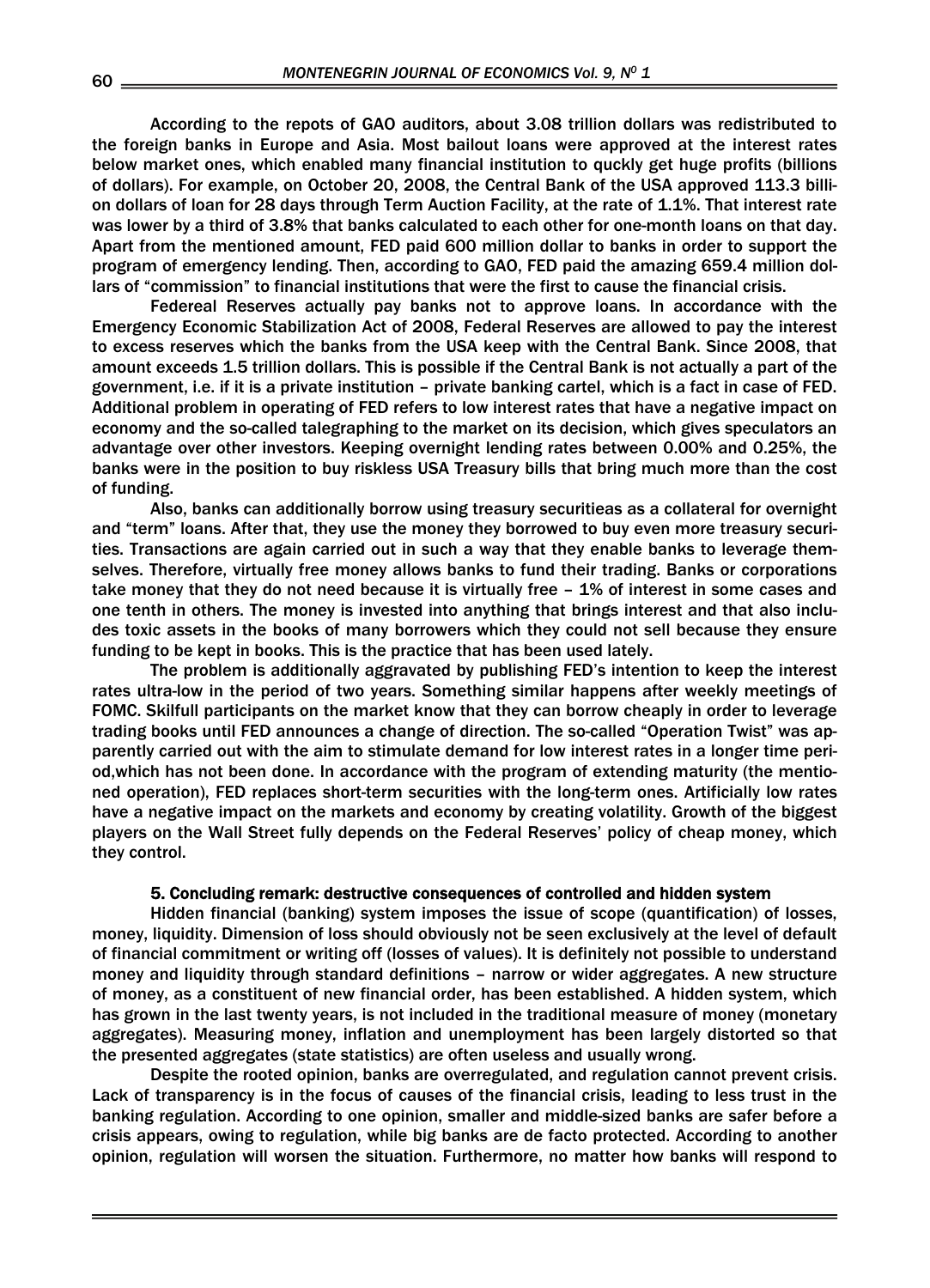new rules, certain upcoming derivative panic cannot be actually prevented. Financial system is exposed to disproportionate amount of derivative risk, whereby top 4 corporate banks include around 95% of the total exposure. Derivative notional value of JP Morgan is equivalent to six GDPs of USA, i.e. it exceeds the total world economy by 21 billion dollars.

 Derivatives were in the focus of the financial crisis in 2008. Current quality of derivative exposure to JP morgan is worse than the derivative porfolio of Bear Stearns or Lehman Brothers before collapse. Five leading priviledged banks injected money for campaigns of politicians who supported bailouts at the end of 2008. With the support of derivative clearing houses (e.g. ICE Trust), banks that do not belong to the elite Wall Street society are removed from the market. The leading group of concentrated industry tries to prevent the efforts for getting full information on prices and commissions which are freely available. Some market analysts suggest the possibility of a forthcoming serious derivative crisis, with rapid collapse that no government could cover with money.

 Serious doubt is expressed regarding effectivness of the program of quantitative easings, including QE3, i.e. worry that they enhance distortion of some markets. Buying securities (bonds) could have unfavourable effect on the functioning of the market and financial stability. Ending of QE2 will certainly lead to a massive breakaway from bonds due to tight policy of FOMC. Costs of extreme monetary policy are pretty big, much bigger compared to conventional policy. It is logical that the policy of low interest rates creates an incentive for future financial imbalances. Ultra-low interest rates will continue to enhance interest of investors for gold. In other words, money issuing causes a growth of prices of gold, but also of commodity prices.

Policies of quantitative easings of FED and the Bank of England bring benefits mainly to the rich, which is shown by the growth of value of stocks and bonds. In other words, 82% of stocks that individuals have are owned by 5% of the richest Americans. Central banks, such as the Federal Reserves, fervently carry out the doctrine of global socialization of cascade losses of corporate banks. Unavoidable role of tax payers consists in the protection of unbelievable wealth of the elitist class of bankers and money brokers. According to the rules of capitalism, banks could be allowed to collapse, but banks that were supposed to collapse in 2008 are bigger than ever. The proposal for dismantling of too big, too powerful and especially too dangerous banks sounds naive.

## Bibliography

Adrian, T., Shin, H. S. (2009), "The Shadow Banking System: Implications for Financial Regulation", *Federal Reserve Bank of New York Staff Reports* No 382.

Amato, M., Fantacci, L. (2012), *The End of Finance*, Polity Press, Cambridge.

 Bernstein, A., Hughson, E., Weidenmier, M. D. (2008), "Can a Lender of Last Resort Stabilize Financial Markets? Lessons from the Founding of the FED", *NBER Working Paper* No 14422.

 Chacko, G., Sjoman, A., Motohashi, H., Dessain V. (2006), *Credit Derivatives*, Wharton School Publishing, New Jersey.

Draskovic, V., Lakic, S., Jovovic, R., Rutovic, Z. i Draskovic, M. (2010), *Globalizacija u ogledalu razvoja, krize i medija*, ELIT, Podgorica.

Engdahl, W. F. (2010), *Bogovi novca: Wall Street i propast američkog stoljeća*, Zagreb: Detecta.

 Federal Reserve System (2011), "Opportunities Exist to Strengthen Policies and Processes for Managing Emerging Assistance", GAO-11-696.

Fischer, S. (1999), "On the Need for an International Lender of Last Resort", New York (3. January): Speech. American Economic Association and the American Finance Association. International Monetary Fund.

Freixas, X., Parigi, B. M. (2008), "Lender of Last Resort and Bank Closure Policy". Presented at CESifo Area Conference on Applied Microeconomics (March), *CESifo Working Paper* (April).

Gorton, G. (2009), "Slapped in the Face by the Invisible Hand: Banking and the Panic of 2007", *Prepared for the FRB of Atlanta's 2009 Financial Markets Conference: Financial Innovation and Crisis* (May).

Gowan, P. (2009), "Crisis in the Heartland", *New Left Review 55*.